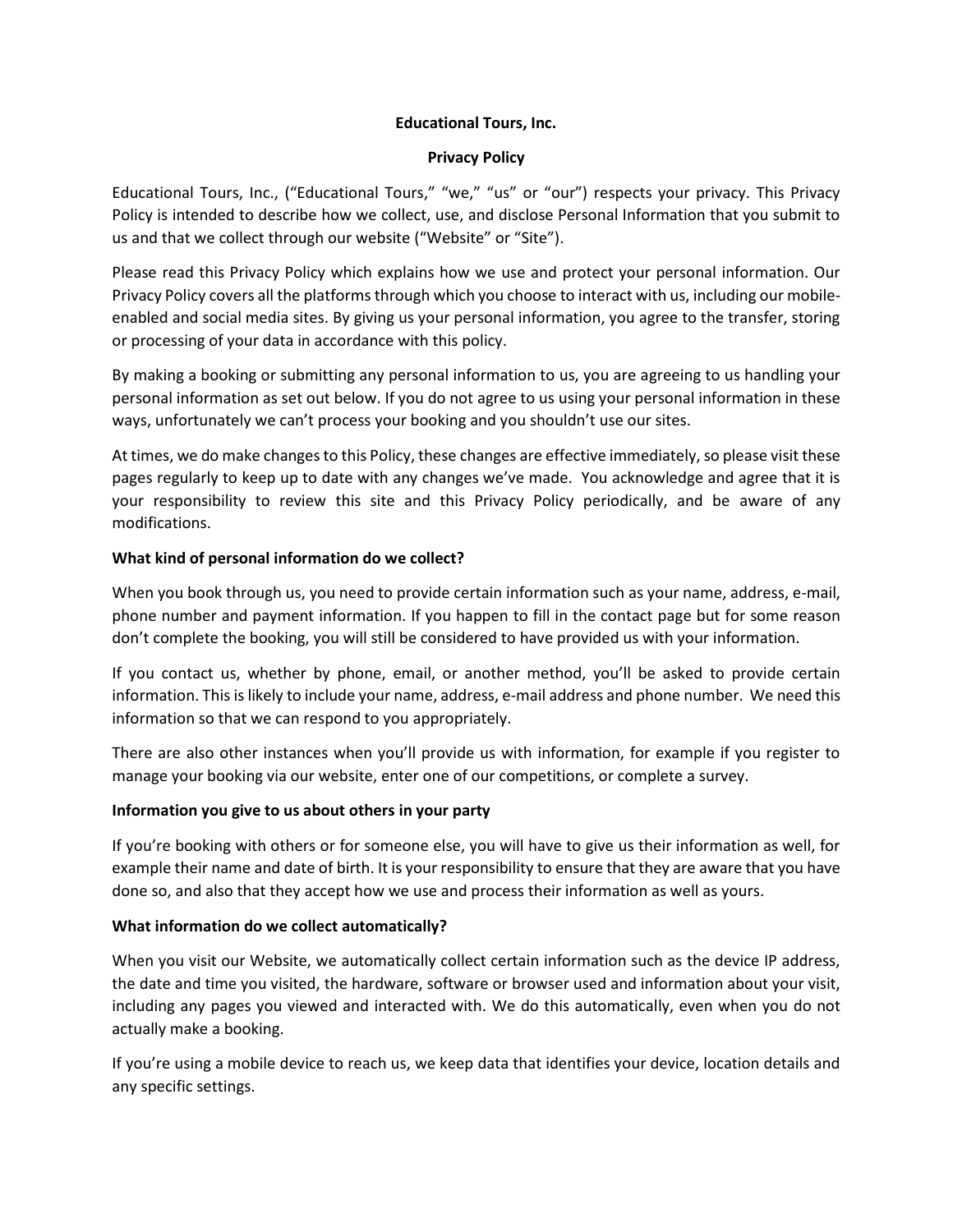#### **Information we get from others**

We might also get information about you from other sources, such as your schools, third parties like credit reference agencies, payment processors, search engines, or social media sites. We may use this information with other information you provide to complete or process your booking. We will notify you when we receive information about you from them and the purposes for which we intend to use that information.

## **What do we do with your personal information?**

Your personal information could be used in the following ways:

*Processing your bookings:* We use your personal information to ensure the services you've selected, which may include flights, hotels, transport, insurance, and other ancillary products are provided to you. We need certain information about you and your party so we can fulfil the contractual obligations when you make a booking.

*User Accounts:* The information that you provide when you set up an account allows us to provide you with additional services including the ability to manage your bookings, personal settings, and access to special offers.

*To communicate with you about your booking:* We'll need to contact you using the email or telephone number you provided to give you information relevant to your arrangements. For example, to confirm your booking, notification of any changes, security alerts, administrative messages about your arrangements, and reminders.

*Customer Services:* You can contact us at any time, whether this is a general query, a question about your booking, or to report an issue. You can do this through our website, by telephone or email. We'll use the information that you've given us to answer any questions and respond to your query or other queries you might have in the future. If you do contact us by telephone, your call may be recorded and reviewed for quality and training purposes. Recordings are only kept for a limited period and then automatically deleted unless we have a legitimate interest in keeping them for a longer period.

*Personalization of your experience:* We sometimes use your data to enable us to show you the most relevant products and services we think you'll be interested in, such as the best deals and special offers for destinations you like or have been to previously.

*Promotional Activities:* If you take part in any of our promotions (such as surveys or competitions) we will need to use the information you provide to run these promotions.

*Improving our services:* Sometimes we might use your data to help us improve the quality and functionality of our services. This could include eliminating bugs in our system, data analysis, testing, and statistical and survey purposes, all of which helps us improve the service we offer.

*Security:* We may use your data as part of efforts to keep our sites (and the information you provide to us) safe and secure, and to prevent fraud or unauthorized access/use of our sites.

*Fraudulent Claims:* We may use your personal information to prevent, detect, or defend any claims/actions we believe to be potentially fraudulent or detrimental to our legitimate interests.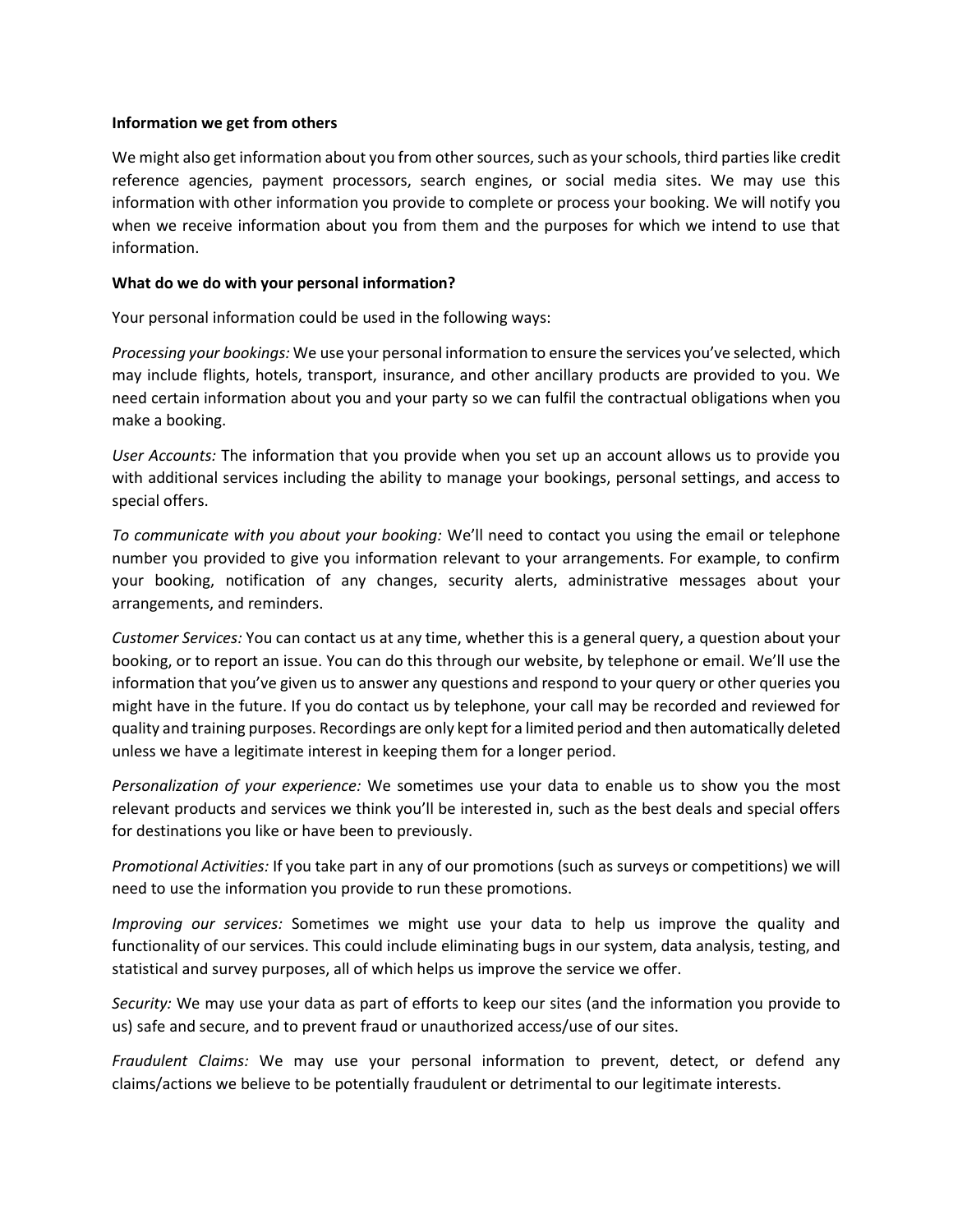*Legal and regulatory compliance:* We might need to use your information in relation to any legal disputes, regulatory, compliance or criminal investigations, or if necessary, to enforce our rights.

# **Legal Basis for Processing Personal Data**

When we process your information as described above, we will be relying on one or more of the following legal rights:

*Performance of a contract:* We use your information to carry out the contract that you have with us and your Service Providers. We'll use the information that you provide us when making a booking to conclude and process the reservations with the relevant third-party Service Providers.

*Consent:* You may, through your action(s) of providing us your details, consent to us sending you marketing and promotional material. If you do kindly give us this consent, we'll rely on this consent when contacting you. You can always withdraw your consent at any time by simply unsubscribing.

*Legitimate interest:* We may use your information for our own legitimate interest, for example to provide you with the most relevant content on our site or to promote new services and for certain administrative and legal purposes. If you fail to complete a purchase, we may send you some follow-up emails to try and help you, or seek your feedback or offer you alternative products related to your selection.

*Business transaction:* We may use your data in connection with a business transaction such as the sale of a part or the whole of our business.

*To Comply with a legal obligation:* We may share your personal data with regulatory authorities such as immigration, border control, security, anti-terrorism, and any other legitimate legal obligation as required.

*To protect your vital interests or those of another individual:* We may share your information in the case of an emergency. For example, with insurance companies or medical personnel.

## **How do we store your data?**

Any information that you provide is stored on secure servers and all payment transactions are encrypted. Only authorized personnel are permitted to access your information in the course of their work with us. Our data security protections meet the "reasonable security requirements" of the New York "Shield Act". While we do our best to protect your information, no information transferred over the internet or stored electronically can be guaranteed to be completely secure and you provide your information to us at your own risk.

We will only retain your information for a reasonable period, or for so long as either you or the law allows.

When you pay for your tour, we don't store your card details – instead we use an encrypted authorization 'token' issued by your payment provider to collect the payments.

## **For Residents of the European Union**

Due to the nature of our business and the arrangements you have chosen, it may be necessary for your data to be transferred to, and stored at, a destination outside the European Economic Area ("EEA") and may not be subject to the same level of data protection controls as within the EEA. We will take all reasonable steps to ensure that your data is handled securely.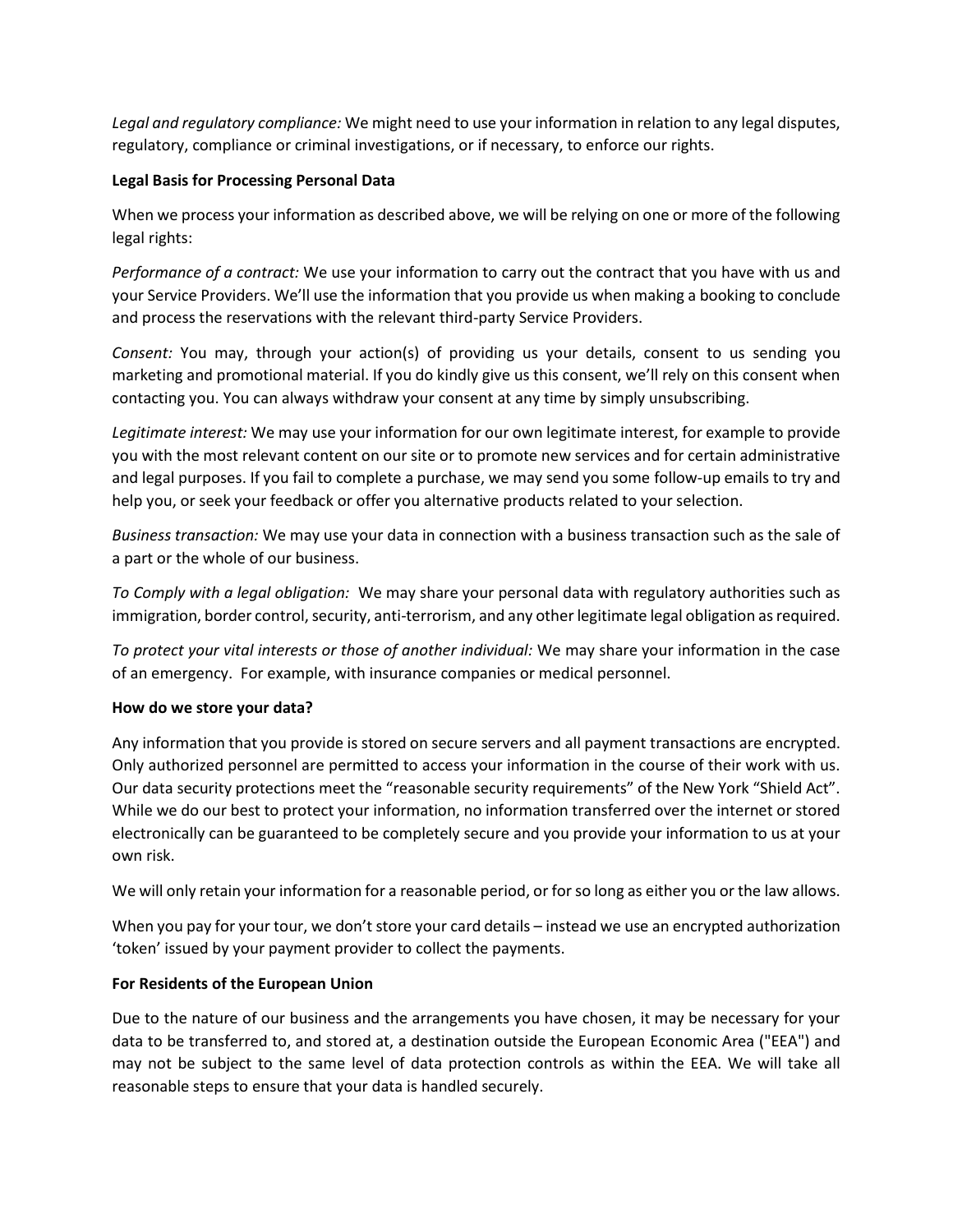#### **When do we share your data with third parties?**

In certain circumstances we may share the information you provide to us with organizations outside of Educational Tours. The third parties who we might share your data with include:

*Service Providers:* If you make a booking, we will have to share your booking data with the third parties, such as hoteliers, airlines, insurers, and transfer providers to complete your booking contract. The data shared may include your name and the names and ages of any guests travelling with you, any preferences or special requests you told us about when you made your booking, and your contact details. If you contact us with a query about your booking, we may pass this on to our providers if they are needed to answer you.

*Third party support services:* These includes anyone who provides support services or functions on our behalf, including payment card processing, business analytics, review agencies, advertising, and customer support services. They have access to and may collect information only as required to perform their agreed functions and are not permitted to share or use information for any other purpose.

*Payment Processors and other financial institutions:* When you make a payment on your booking, we use a third-party payment processor to take your payment. If you request a chargeback on your booking, it may be necessary for us to share certain details with the payment processor and the relevant financial institution, so they can manage the chargeback. This may include a copy of your booking confirmation, financial details and the IP address that was used to make your booking.

*Referring websites:* If you were referred to our site via another webpage, we may share some information about you with that referring website so that they can contact you about their products and services, which may include Google Analytics.

*Law enforcement authorities:* We will disclose personal information insofar as it is required by law or where we believe it is necessary for the prevention, detection, or prosecution of potentially criminal acts, including for fraud, immigration, customs, security, or anti-terrorism purposes.

Please note that while we have procedures and security features to protect your information from access by unauthorized persons and against unlawful processing, accidental loss, destruction and damage, we don't control the privacy practices of any of these third-parties or your Service Providers and we would encourage you to review their own privacy policies where appropriate.

Furthermore, any information that you provide directly to your Service Providers or other suppliers is not covered under this Privacy Policy and we would urge to check their own privacy policies before providing any personal information.

## **What rights do you have in relation to your personal information?**

You have the following rights in relation to the personal information that we hold about you:

You may request a copy of the personal information we are keeping about you by submitting a request to us at the below address.

You may ask that we correct any inaccuracies in the data, ask us to transfer it to another party or provide it to you for transfer it to another party yourself.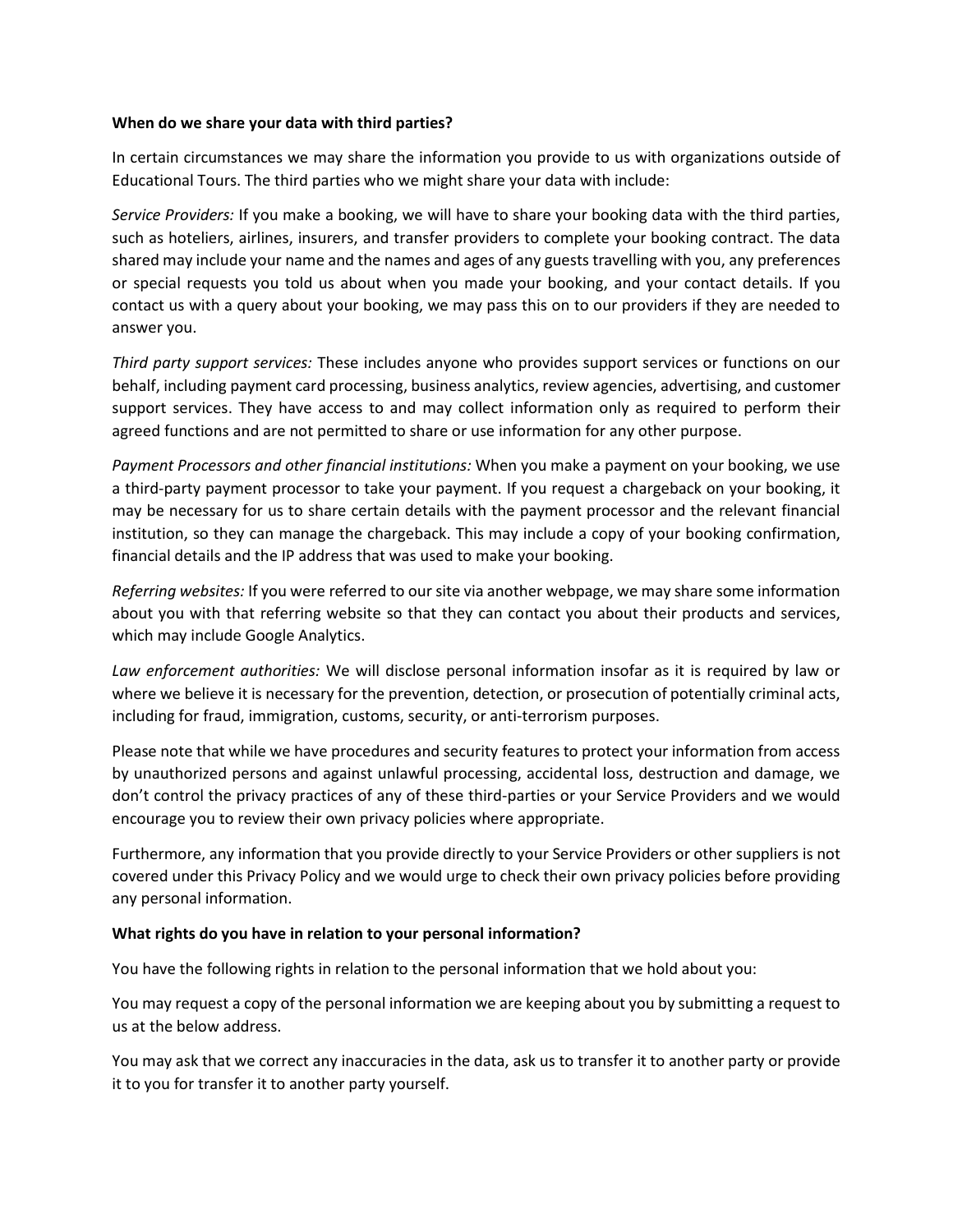You can ask us not to process your personal information for marketing purposes at any time by sending a request to the below address or clicking 'unsubscribe' on any of the emails that we send to you. Alternatively, you can also email eti@tours-eti.com and it will be done for you. We will let you know if we intend to use your data for marketing purposes.

You have the right to request that we delete all personal information that we hold about you. If there is no other reason beside you providing your consent for us to hold your data, we will delete it upon receiving your request.

We **may not** delete your personal information if one of the following exceptions exists:

- Information is necessary to complete the transaction;
- Information is necessary to detect security incidents;
- Information is necessary to protect against deceptive, fraudulent, or illegal activity;
- Information is necessary to identify and repair errors;
- Information is necessary to promote free speech;
- Information is necessary for scientific, historical, or statistical research in the public interest.
- Information is necessary for internal uses of the company if those uses are reasonably expected by consumers.
- Information is necessary to comply with a legal obligation; or
- Information is used internally in a manner that is compatible with the context of the collection.

If you would like to exercise any of your above rights, please contact us at eti@tours-eti.com writing 'Data Subject Access Request' in the subject line. We will deal with any requests we receive in accordance with the relevant Data Protection laws.

# **What about data that is collected through a mobile device?**

Mobile devices can be used to access our services, as well as versions of our regular website. These mobile sites work in a similar way to our main website. Sometimes we make use of something known as crossdevice tracking, which allows us to track user behavior across different devices. We use this to improve the service that we provide you and for marketing activities, so advertisements shown to you on other websites may be offered based on your activities on linked devices.

# **Our Policy on "Do Not Track" Signals under the California Online Protection Act (CalOPPA)**

We do not support Do Not Track ("DNT"). Do Not Track is a preference you can set in your web browser to inform websites that you do not want to be tracked.

You can enable or disable Do Not Track by visiting the Preferences or Settings page of your web browser.

## **Tracking and Cookies Data**

We use cookies and similar tracking technologies to track the activity on our Website and we hold certain information.

Cookies are files with a small amount of data which may include an anonymous unique identifier. Cookies are sent to your browser from a website and stored on your device. Other tracking technologies are also